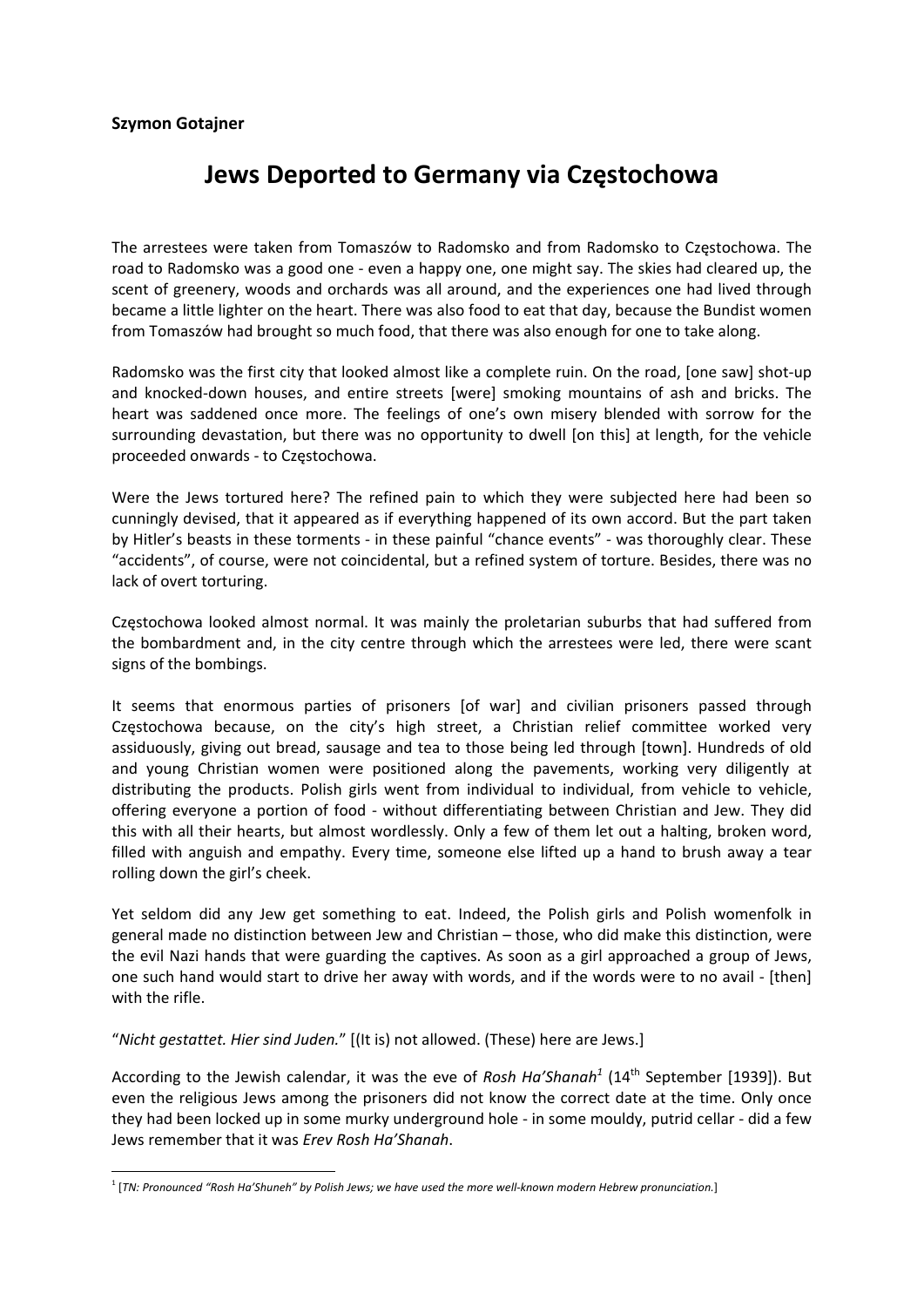Several hundred Jews were crammed here, into this cellar. Here, they were sentenced to spend forty-eight whole hours together. There was enough standing space for maybe two hundred people. But this was too great a luxury for such "accursed Jews". They pushed several hundred people in, as stated. Nobody knew exactly how many people were in that cellar during the forty-eight hours. Counting them was impossible and no one had the head for it. What these hundreds of Jews experienced here, during those forty-eight hours, was a true hell.

At first, no one understood the suffering that was in store for them. That it was crowded, everyone felt from the first minute onwards. But, when one hour passed and then another and it became clear that they had not been crammed in for minutes or hours but for a lengthier period, everyone was seized by terror. Just think of it - you cannot stand, sit or stretch out an arm. After two hours of imprisonment in the cellar, it became so stuffy that there was nothing to breathe. The sweat poured from everyone in buckets, but it was even impossible to take off one's clothes, because people were pressed together so tightly that one could not move a hand.

The people stood, all night long, packed together like herrings in a barrel, drenched in perspiration, breathing with great difficulty. The hope smouldered in everyone that, in the early morning the situation would change and all would be led away to resume their journey. People can never know what might, at one point, become their greatest hope. That night, the few hundred Jews saw such an elementary thing as a little common fresh air as their greatest ideal. No one thought that night about the fact that he was hungry. Everyone was thirsty, but no one made a fuss about that ‐ the most horrifying thing, that night, was the feeling that they had all been locked up in the cellar so that, there, they should lack air and thus perish.

A few people managed ‐ by employing a series of gymnastic movements ‐ to pull off their jackets and shirts. During this mutual contact, one was bathed in the perspiration pouring from the other's body. People spoke little amongst themselves. But the few words, that *were* uttered, revolved around one single question ‐ a little air.

Exhausted [and] worn out, some fell asleep on another's sweaty shoulder ‐ standing up, of course. Some middle‐aged Chassidic Jew in a far corner apparently remembered that it was *Rosh Ha'Shanah*, and began quietly and sadly to hum the melodies of the High Holidays. All at once, the floodgates opened up - wailing broke out in the cellar, as in a women's section in a synagogue. At first, a few sobbed ‐ then it became a general cry.

In this manner, the horrible night passed, but morning brought no salvation. Hour after hour passed. Through the cellar's little square windows one could see the sunny day outside, but it occurred to no one to open the doors and let the prisoners out into the open. Food and drink were obviously out of the question – that had not been given to them during the whole way here.

The prisoners began to speak openly amongst themselves about a revolt ‐ the people were breathing with their last strength. In moments like these, in people who are united, a strange, often times unfounded, stubbornness for life is awakened - to hold out just to spite their oppressors. Indeed, people spoke amongst themselves in the cellar to the effect that something needed to be done, that they could not let themselves be tortured.

"Come what may", some of the arrestees said in desperation, "but we must give the Nazis to understand that we will defend ourselves".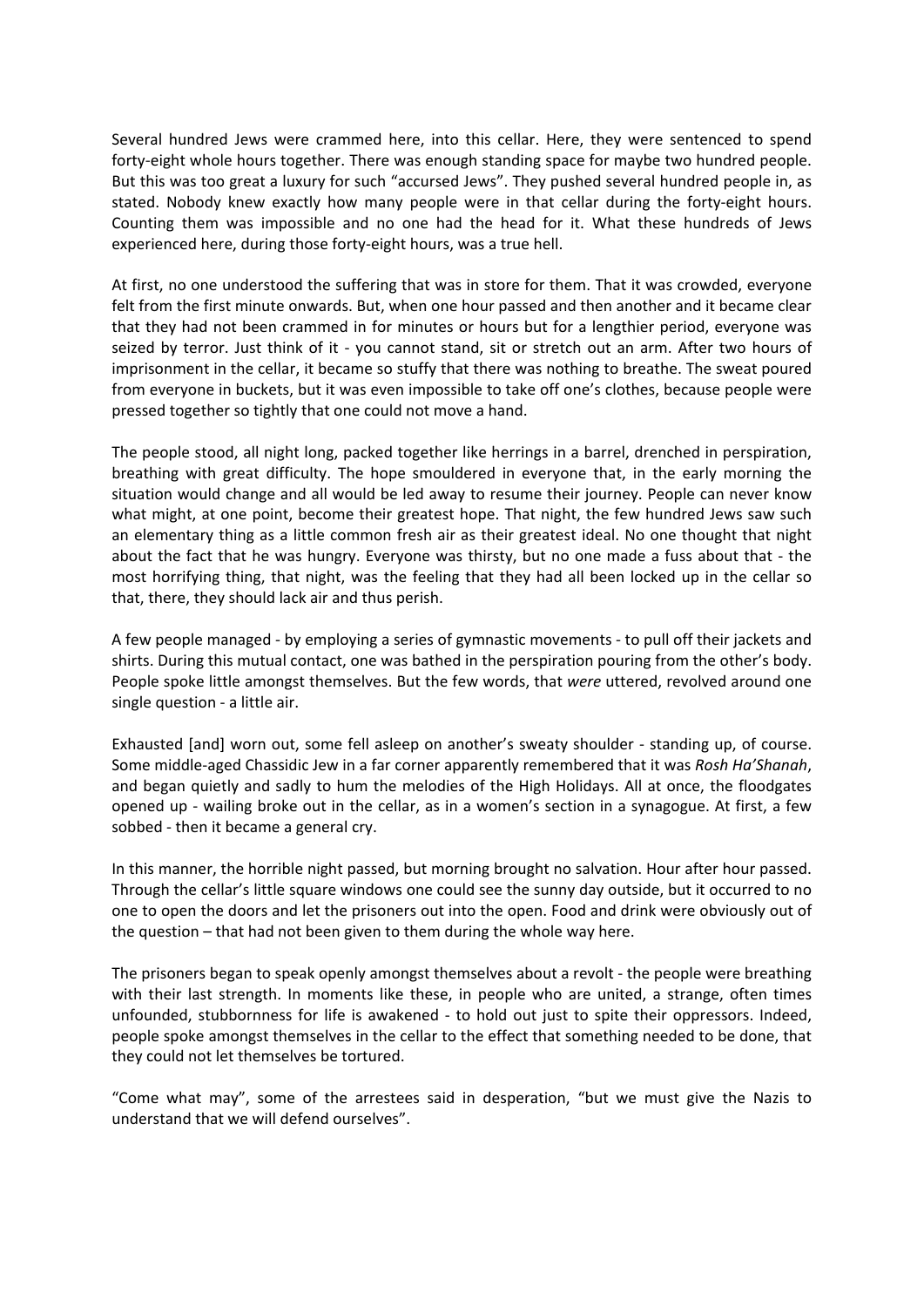The brain was clouded. Everyone's minds were working sluggishly. No one even made an effort to analyse, in his thoughts, [what] the expediency of any offensive whatsoever [would be]. As if of its own accord, a roar of several dozen voices suddenly broke out, "Water! Water! We're dying!"

The face of a young German Nazi appeared in one of the little windows. "Was los?" [What (is) wrong?], he inquired, as if he did not understand what was going on here. Several dozen voices shouted up at the window. One rang pleading, another with anger. One could not make out the words. It all merged into one great shout, "Air! Air! Air! Water! We're dying!"

The Nazi said nothing in response. The face disappeared from the window. For a while, there was silence both in the cellar and outside. But just for a short while  $-$  a few seconds. The laughter of several voices resounded outside. The Nazi had apparently told his comrades there about what was happening in the cellar, and they - the  $20<sup>th</sup>$  century's beasts in human form - reacted to it with laughter.

Another while passed ‐ this time, a longer one ‐ and, in the tense silence that reigned in the cellar, one could hear several Nazis busying themselves near the little windows. All at once, a stream of water gushed through one of the windows. It hit the heads of those standing nearest with a rousing freshness. As if someone had given them the greatest satisfaction, a shout of pleasure sprung forth from all their breasts – "Aaah!"

A commotion ensued in the cellar. People started pushing towards the windows, [and] began shouting to the Nazis to also let the water in through the other windows.

The Nazis did not need to be asked [twice], and they showed their "kind heartedness", by letting an endless amount of water in through all the windows. All were already standing to their ankles in water, but everyone pleaded with them not to stop pouring. The hydrant outside worked dutifully. Everyone stood drenched, like cats. Clothes were pasted to bodies and soaked to the last thread. Still, at first, no one was bothered by this. There were some in the cellar who caught the water in mid‐air in their hands and brought it to their lips. A kind of water‐madness pervaded the cellar.

Only once the hydrant had been shut off and the frenzy subsided, did everyone first begin to feel the curse that the relief had brought with it - all were standing ankle-deep in water. Those captives, who were still wearing their shoes, felt this plague with the least pain. But everybody soon sensed that the Nazis had bestowed a little water upon them ‐ [only] in order to turn the blessing into a curse.

However, a new hope flashed up - the door to the cellar opened, and two young, smiling Nazis appeared on the threshold. "Sind sie Arbeitsjuden? Arbeitsjuden heraus!" [Are you working Jews? Working Jews out!]

When the door was opened, a stream of fresh air rushed in, awakening, in people's minds, a burning desire to break out of the cellar at all costs. Almost everyone rushed to the door, without exception. All shouted that they were "Arbeitsjuden". Only a few obstinate religious individuals did not attempt to get out, because they did not wish to desecrate the awe‐inspiring days of *Rosh Ha'Shanah*. But also many of those, who rushed to the door, were forced to remain inside. The Nazis counted off several dozen people and led them outside.

When they returned two hours later, they presented a picture of broken men. They had, indeed, freshened up a little outside, but what they recounted in broken voices was horrifying ‐ they had been tortured outside with refined sadism.